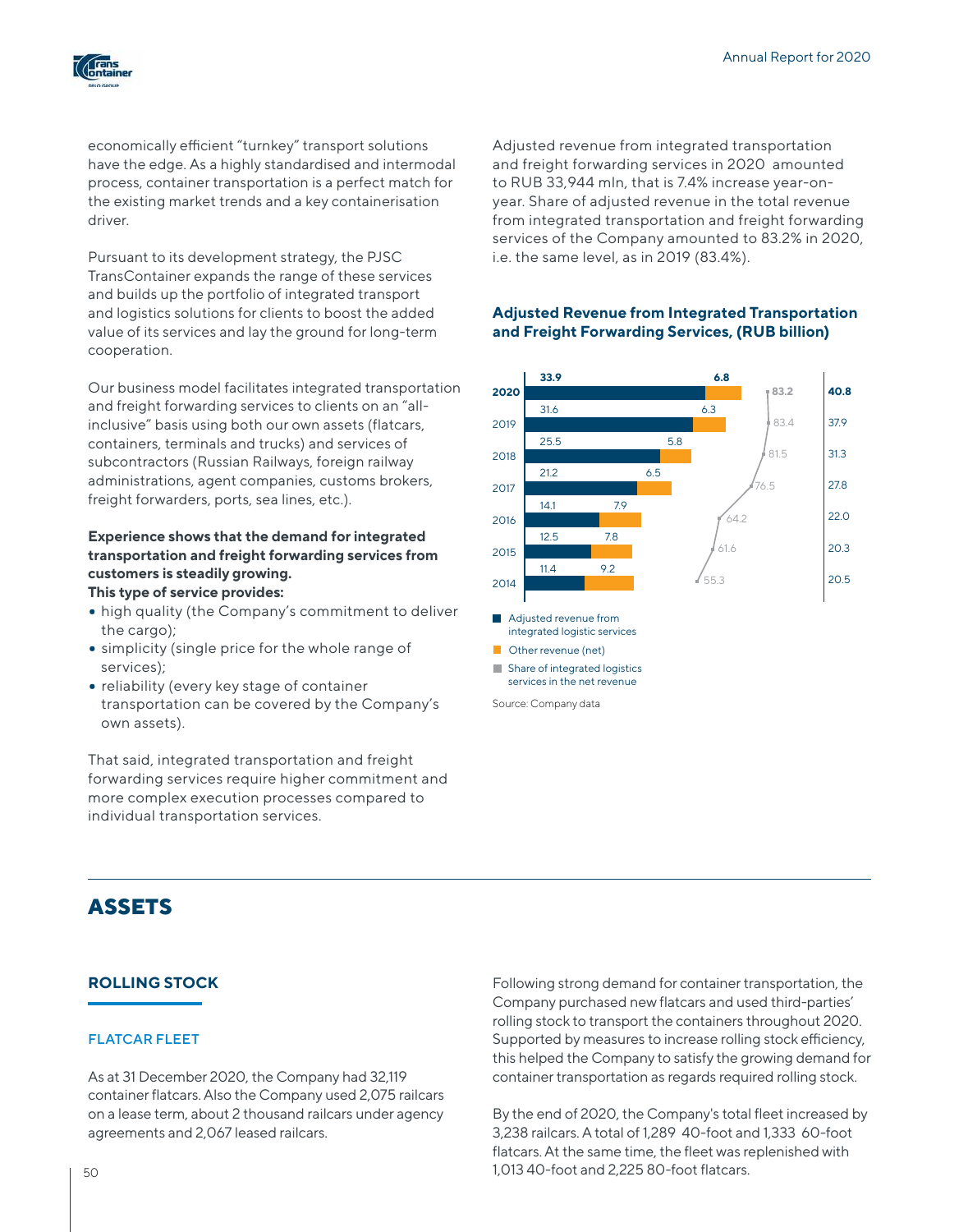#### **Breakdown of the Company's Flatcar Fleet**

| <b>Item</b>                            | 40-foot | $60$ -foot | 80-foot | Total  |
|----------------------------------------|---------|------------|---------|--------|
| Retired                                | 1.289   | 1.333      |         | 1,622  |
| Replenished                            | .013    |            | 2.225   | 3,238  |
| Own truck fleet at the end of the year | 13.122  | 5.705      | 13.292  | 32,119 |
| Capacity, TEU                          | 26.244  | 17.115     | 53.168  | 96,527 |
| Average age, years                     | 5.9     | 29.9       | 6.8     | 10.4   |

The capacity of the Company's fleet increased by 7% to 96,527 TEUs, and the average age of the fleet decreased to 10.4 years compared to 11.2 in 2019.

and by leasing and renting for a freight. These measures along with modernisation of the container fleet allowed to provide equipment required for increasing client demand for container transportations.

#### CONTAINER FLEET

As at 31 December 2020, the Company had a fleet of 87,810 containers including 85,964 own ones and 1,846 leased. To eliminate the shortage of containers, in 2020 the Company has made a significant replenishment of its container fleet both by purchasing new containers

By the end of 2020, the total number of containers in the Company's fleet increased by 4,126 containers year-onyear. 4,726 containers have been retired within the year for fleet improvement. At the same time, the fleet was replenished with 7,518 containers, 6,557 units of 20-foot and 961 units of 40-foot containers.

### **Breakdown of the Company's Containers Fleet**

|                                        |         | ISO containers |         |
|----------------------------------------|---------|----------------|---------|
| <b>Item</b>                            | 20-foot | 40-foot        | Total   |
| Retired                                | 4.563   | 163            | 4,726   |
| Replenished                            | 6.557   | 961            | 7,518   |
| Own truck fleet at the end of the year | 48,152  | 37,812         | 85.964  |
| Capacity, TEU                          | 48,152  | 75,624         | 123,776 |
| Average age, years                     | 8.4     | 7.3            | 7.9     |

The capacity of the Company's fleet increased by 3%, and the average age of the fleet decreased to 7.9 years compared to 8.4 in 2019.

#### **OPERATING PERFORMANCE**

#### **Turnover of the Company's Containers and Flatcars (days)**



In the reporting period, the turnover of platforms reduced from 12.3 days to 11.9 days year-on-year. The containers turnover also enhanced from 34.1 to 33.4 days due to the Company efforts aimed to optimise the fleet management, make tariff policy flexible and raise the volume or regular container services.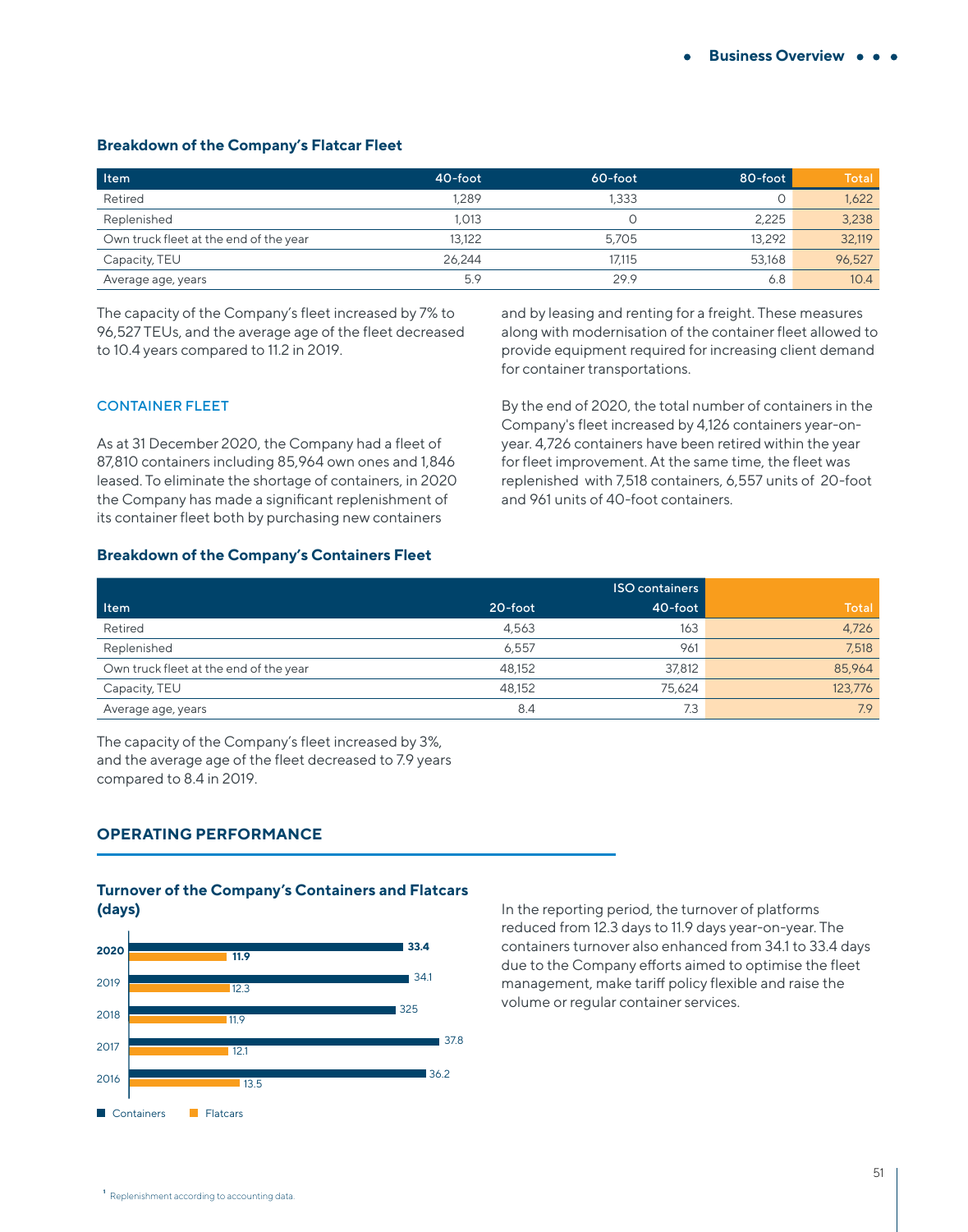

## **Empty Run Ratio of the Company's Containers and Flatcars, (%)**

| <b>Empty run ratio</b> | 2016                 | 2017                             | 2018 | 2019         | ZUZI            |
|------------------------|----------------------|----------------------------------|------|--------------|-----------------|
| Containers             | $\mathsf{A}$<br>21.5 | 19 $\degree$<br>$\cdot$ . $\sim$ | 17.6 | . <i>.</i> . | 17 <sub>c</sub> |
| Flatcars               | <u>.</u>             | S C<br>$\smile$                  | 3.0  | 4.4          | $\sim$<br>O.4   |

The containers empty run index reduced from 17,2 to 17.0% year-on-year, and the flatcars empty run index reduced from 4.2 to 3.4% due to improved accuracy of

operations planning, use of flexible tariff policy, activity of the Company's sales network, and optimised adjustments in the East – West corridor.

## **The Company's Transportation Volumes as part of Container Trains, ('000 TEU)**

| Item                                                                     | 2016  | 2017  | 2018    | 2019    | 2020    |
|--------------------------------------------------------------------------|-------|-------|---------|---------|---------|
| Transported by ISO containers trains of the Company (total)              | 699.9 | 931.0 | 1.067.7 | 1.161.9 | 1.430.5 |
| Transported by ISO containers trains of the Company (loaded)             | 575.1 | 774.9 | 834.4   | 945.8   | 1.194.9 |
| Transported by ISO containers trains of the Company (empty)              | 124.8 | 156.0 | 233.3   | 216.1   | 235.6   |
| Dynamics (totally transported, %)                                        | 16.5  | 33.0  | 14.7    | 8.8     | 23.1    |
| Share of transportations by the Company's railcars and<br>containers (%) | 45.4  | 52.4  | 56.6    | 57.7    | 60.8    |

The Company continues to increase the volume of traffic in container trains. The share of such traffic in 2020 increased to 60.8% compared to 57.7% in 2019.

Transportation of containers by the high-speed trains having high priority in the Russian Railways network guarantees significant increase of the container average speed, make the delivery date more accurate and the service more attractive for a client.

## **TERMINALS AND TRUCKS**

#### CONTAINER TERMINALS

As at 31 December 2020, the Company owned 38 railway container terminals located in all the key Russian industrial areas and transportation hubs . The Company also operates two terminals through a joint venture LLC Freight Village Kaluga North and one terminal through its subsidiary CJSC Logistics-Terminal.

In general, the existing terminal network of the Company meets the strategic goals of maintaining its business scale.

The Company's terminals located in Russia host five temporary storage warehouses with a total area of 13.8 thousand square metres to provide additional services for international, particularly inbound, transportation. The number of temporary storage warehouses at the Company's terminals decreased in 2019.

Starting from 2018, as a result of acquisition of shares in the companies operating Vorsino and Shushary terminals, the Company can offer customers the services of two temporary storage warehouses located on these stations.

All Russian terminals owned by the Company have a "Site of Common Use" status in accordance with the Federal Law No. 17-FZ dated 10 January 2003 on Rail Transport in the Russian Federation. In its terminals, the Company provides services categorised as "rail infrastructure services" (container loading/unloading operations, container sorting, etc.) acting as an agent of Russian Railways, as well as other terminal services at clients' requests.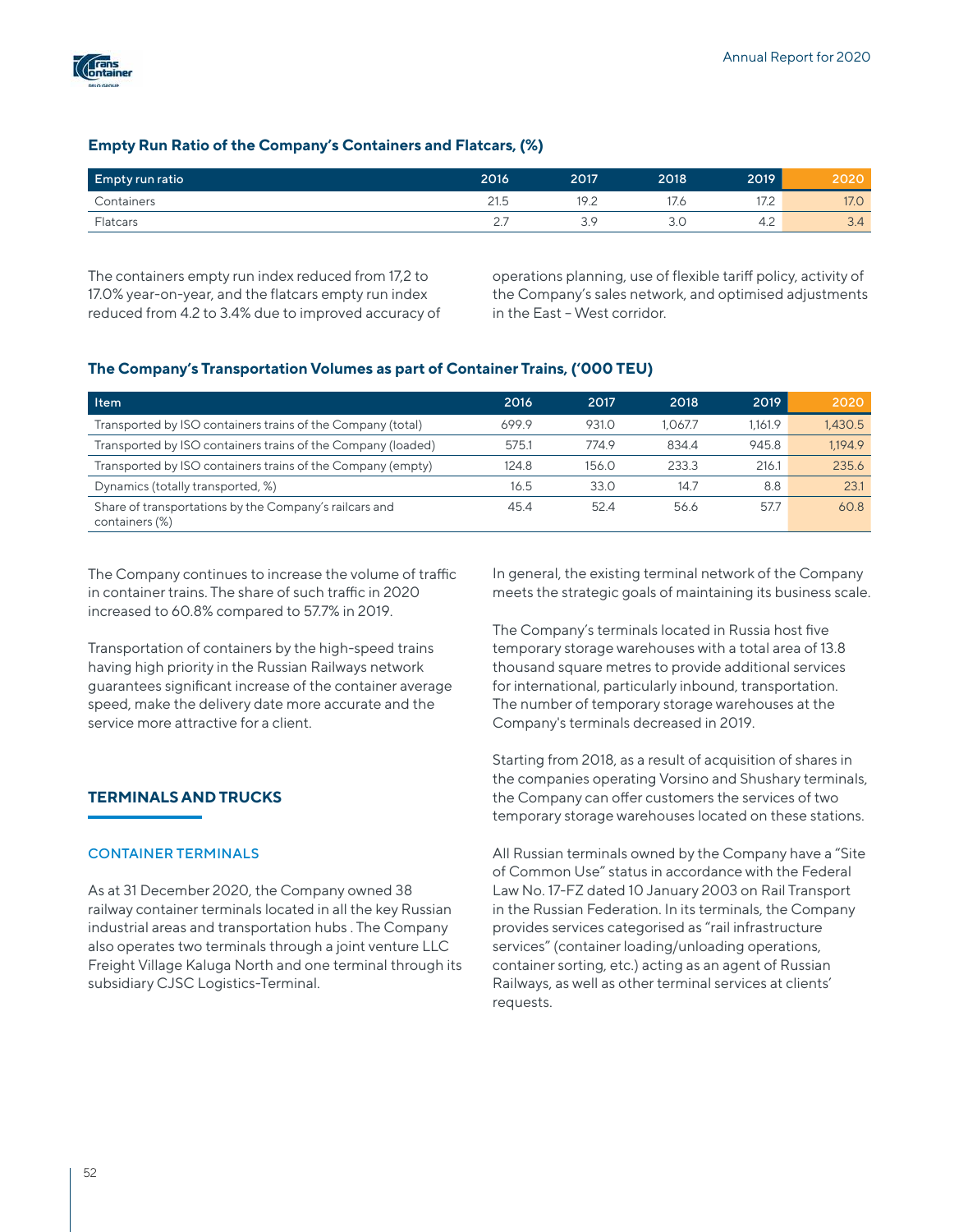## DEVELOPMENT OF THE TERMINAL NETWORK IN 2020

During 2020, the Company continued its efforts in upgrading its terminal network. For example, TransContainer has completed reconstruction of the container terminal at the Zabaikalsk station, which has reduced the time of containers handling between the railway tracks of different gauges from 270 to 180 minutes, and increased the processing capacity of the terminal from 220 to 280 thousand TEUs per year. Since 2020, the Company has been enjoying a new successfully-adopted technology for paving the container yards with terminal stones (blocks), which gives a noteworthy cut of expenses for further repairs of the pavement, increases the service life of lifting equipment and, accordingly, reduces the equipment repair costs. The above technology was utilised to reconstruct the yards at Khabarovsk-2, Kleshchikha, Zabaikalsk and Shushary st. container terminals.

Also the projects of container terminals reconstruction have been launched/are being worked out for Blochnaya, Bazaiha, Kleshchikha and Khabarovsk-2 stations.

#### VEHICLES, LIFTING MECHANISMS AND EQUIPMENT

As at 31 December 2020, the vehicles fleet amounted to 460 units, among which there are 124 truck tractors, 234 semi-trailer trucks, 37 cars (considering the Company's executive office cars) and 65 units of specialised equipment. In 2019, 55 units were retired/sold (fleet upgrading).

Number of frame cranes was 79 units as at 31 December 2020, including 11 preserved and 1 leased cranes. Number of reach stackers<sup>2</sup> was 51 units, including 5 leased stackers and 1 under retirement. Number of other lifting mechanisms is 87 units.

#### MEASURES TAKEN IN 2020

- The technical specialists of the Company have developed the Terms of Reference for creating the automated system based on "1С:Holding Management". Complete integration with the automated Fixed Asset Operation and Replacement System and coming complex of satellite monitoring for TransContainer vehicles, stackers, automobile fuel stations and diesel power plants (with production run of the complex planned for the year 2021).
- It was the second time the Company implemented a project on centralised replenishment of the tires annual reserve (593 pcs) for reach stackers and truck transport

(the main goal is to obtain minimum level of tires supply and to save the 10% budget year-on-year).

- PJSC TransContainer has launched full-service maintenance of reach stackers at Zabaikalsk terminal. Such kind of maintenance allows to increase the equipment serviceability level to 0.9 and reduce the operating costs. A new reach stacker was purchased for Zabaikalsk terminal. A bidding took place with further signing of contracts for two reach stackers supply at Kleshchikha terminal, one stacker for Bazaikha and one for Batareynaya terminals. The reach stackers are planned to be maintained according to full service system.
- Contracts were signed for the supply of two container cranes with a capacity of 45 tons with Henan Yufei Crane Im Ex Co., Ltd., a Chinese company.
- Two stackers were purchased for the needs of the Ural branch.

#### PLANS FOR 2021

- Creation of an information and analytical tool to monitor the transport operations, condition of vehicles and fuel consumption in real time by equipping the fleet of tractors, reach stackers and fuel stations of the Company with monitoring means and subscribing to the monitoring platform (SaaS) are planned for the third and fourth quarters of 2021.
- Upgrade of the lifting and specialised vehicles at the West Siberian and Krasnoyarsk Branches.
- Systematic upgrade of crane equipment at container terminals. It is planned to commission two cranes in 2021, the delivery of which began in 2020, and to sign contracts for the supply of three more in 2022. The cranes to be purchased have higher capacity and efficiency.

## **OPTIMISATION OF NON-CORE ASSETS**

According to non-core asset identification and sale guidelines set by Government Directive No. 894-r dated 10 May 2017, the Board of Directors has accepted the Company's Non-core Asset Disposal Programme (Minutes No. 3 dated 18 October 2017). The Plan of Noncore Assets Sale and the Register of Non-core Assets are approved on an annual basis. Information on the Company's non-core assets is available on its website, the Avito website, and the website of Russian Railways in the Property Transactions section (property.rzd.ru). To reduce the maintenance costs of non-core immovable assets, it is leased under the corresponding agreements.